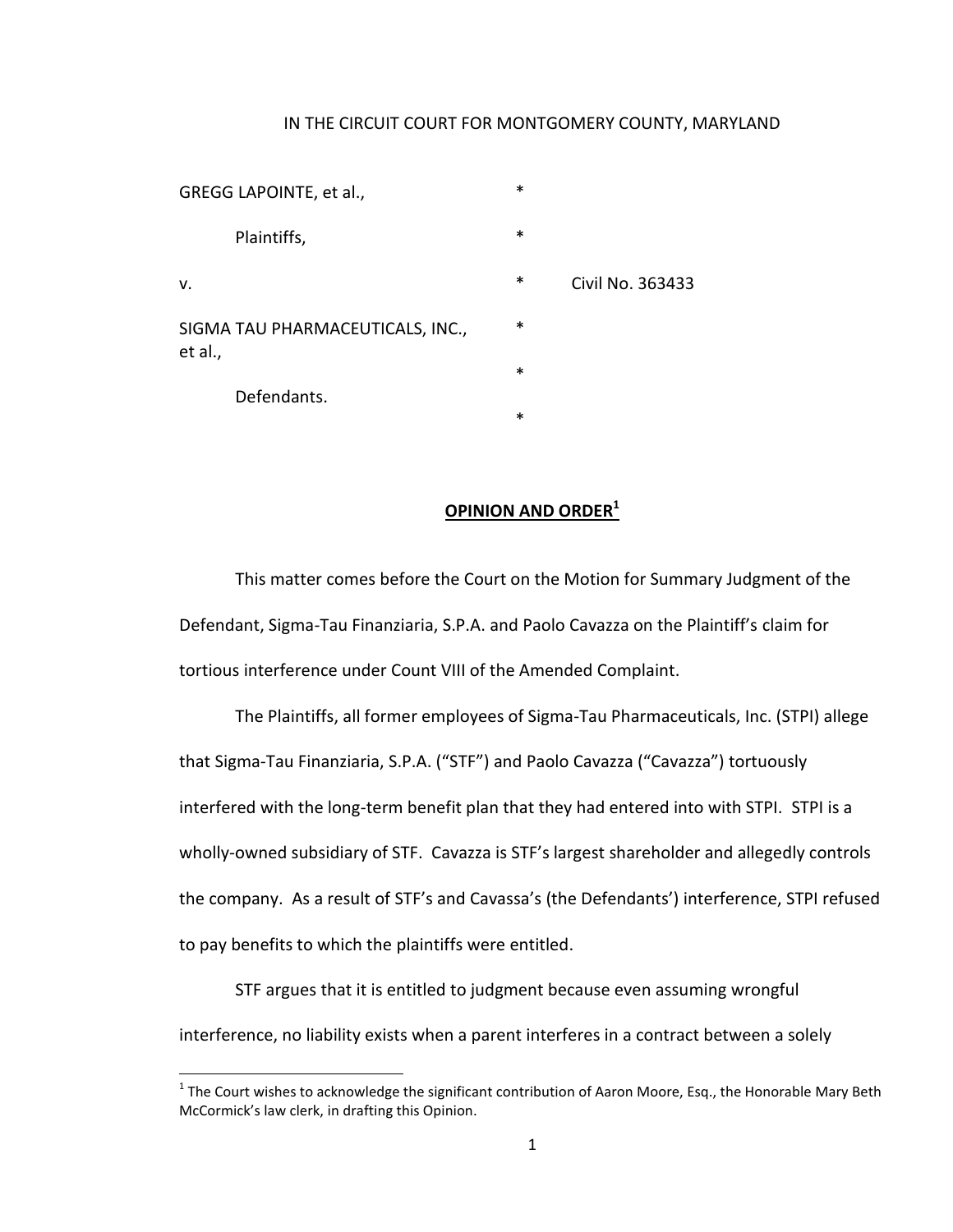owned subsidiary and a third party. Because there is a "unity of interest," the parent and the subsidiary are treated as one and a party cannot be held liable for tortiously interfering with its own agreement. As the largest shareholder in STF, Cavazza also claims a benefit of this "identity of interest" doctrine. Although both Defendants deny that they engaged in wrongful conduct, they maintain that even if wrongful conduct were established, there would still be no liability because of the "unity of interest."

It is well settled in Maryland that "[a]s a matter of law, a party to a contract cannot 'interfere' with his or her own contract; the party can, at most, breach it." *Bagwell v. Peninsula Reg'l Med. Ctr.*, 106 Md. App. 470, 503 (1995) (internal citations omitted). This principle has been expanded to include persons other than the named parties to the contract. For example, agents and employees of a party to a contract usually cannot "interfere" with the contract. *Bleich v. Florence Crittenton Servs. of Balt., Inc.*, 98 Md. App. 123, 147 (1993).

Whether the unity of interest doctrine applies to tortious interference claims involving a parent corporation and its wholly owned subsidiary has been the subject of discussion by the Maryland Court of Appeals, but has not been formally adopted.  $^2$  As discussed in *Alexander*, those states that have adopted the privilege in such cases have typically done so based upon the "unity of interest" analysis. In *Copperweld Corp. v. Independence Tube Corp.*, 467 U.S. 752, 771 (1984), the Supreme Court held that a parent corporation could not be prosecuted for an antitrust violation involving its subsidiary because "a parent and its wholly owned subsidiary have a complete unity of interest. Their

 $\overline{\phantom{a}}$ 

<sup>2</sup> *Alexander & Alexander Inc. v. B. Dixon Evander & Assocs., Inc.*, 336 Md. 635, 658 (1994)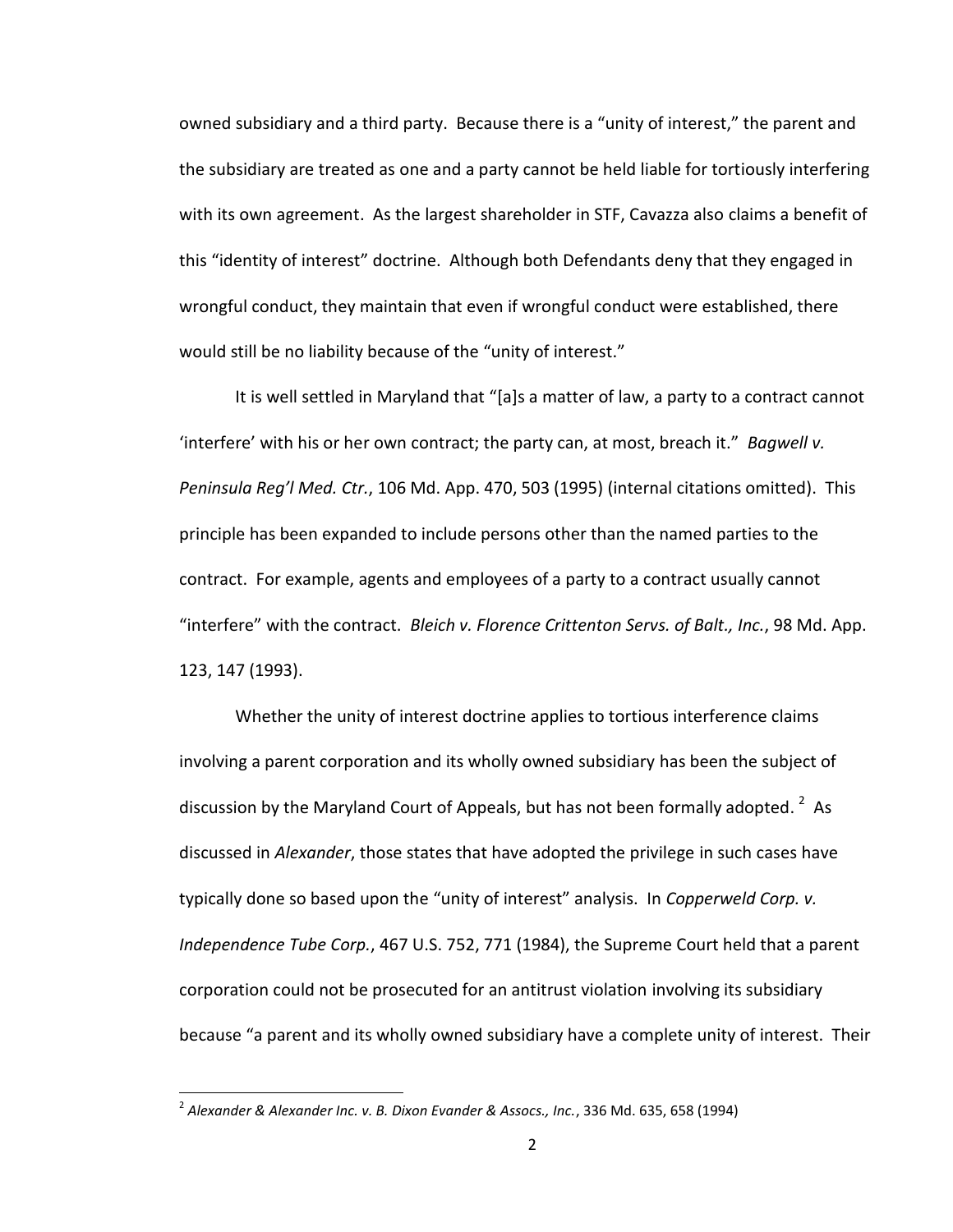objectives are common, not disparate; their general corporate actions are guided or determined not by two separate corporate consciousnesses, but one." The courts that have considered the question of a parent corporation's liability for tortious interference with the contractual agreement of its subsidiaries have applied this same rationale to that situation.

Most courts that have adopted the privilege have done so with limitations. One of the most thorough discussions of the privilege and its limitations is found in the case of *Waste Conversion Sys., Inc. v. Greenstone Indus., Inc.*, 33 S.W.3d 779, 781 (Tenn. 2000). The issue came before the Supreme Court of Tennessee on certified questions from the United States District Court for the Eastern District of Tennessee. Among the certified were:

- 1. Can a parent corporation be held liable under Tennessee law for inducing a subsidiary to breach a contract with another party?
- 2. For a parent corporation to be held liable for inducing its subsidiary to breach a contract, must it employ wrongful means?

*Id*. at 781-83.

The facts presented to the Tennessee Supreme Court for consideration of the issues are almost directly on point with those now before the Court. The Plaintiff, Waste Conversion Systems, Inc. ("WCS") had entered into a long-term contract to sell waste paper to Greenstone Industries-Atlanta, Inc. ("GSI-A"). *Id*. at 780. GSI-A was a wholly owned subsidiary of Greenstone Industries, Inc. ("GSI"). *Id*. The contract required GSI-A to purchase minimum quantities of fiber per month from WCS at a fixed price. *Id*. Because the market price of fiber dropped after the contract was entered into, GSI directed GSI-A to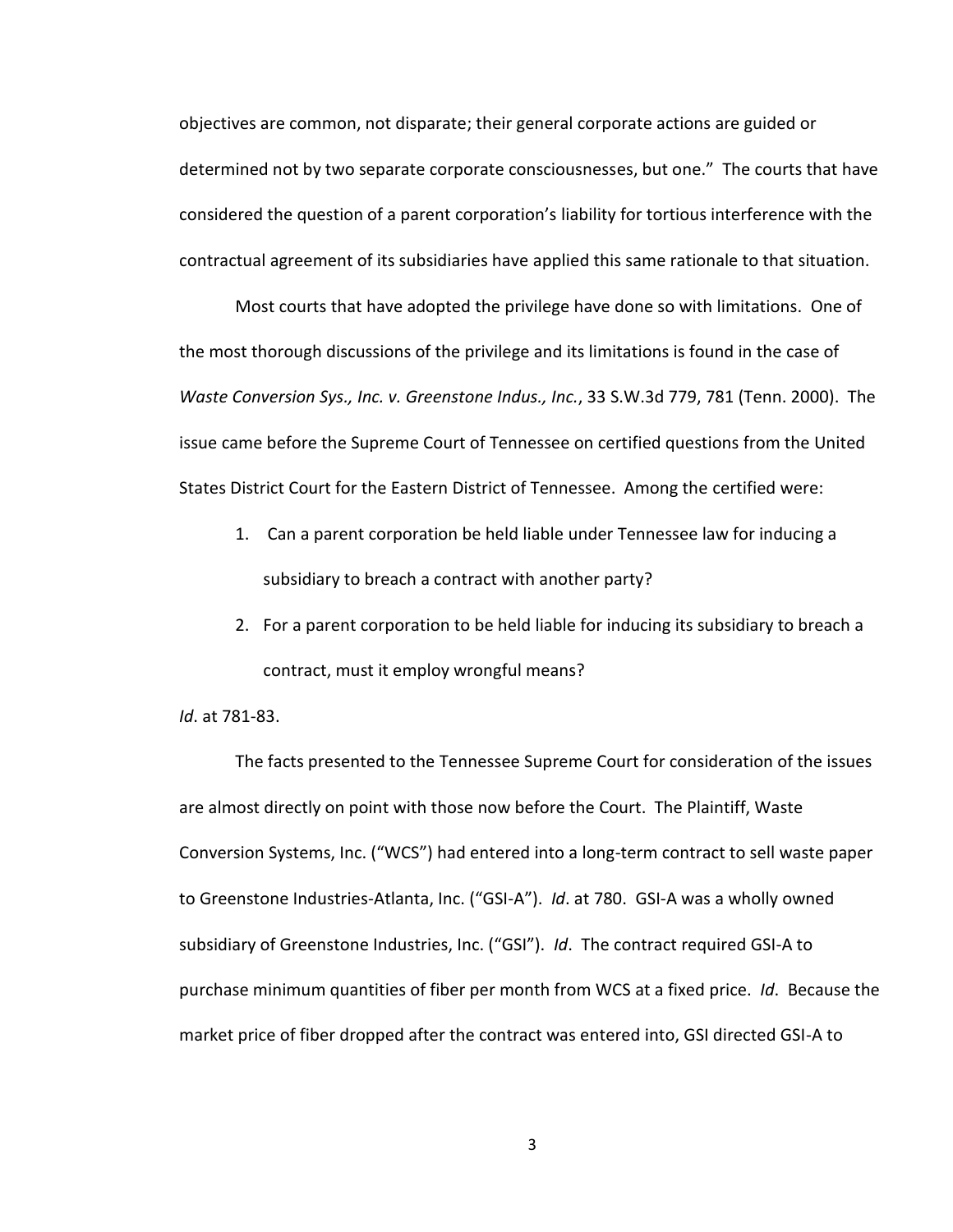refuse to purchase any fiber from WCS in breach of the agreement and without any legal justification. *Id*. at 780-81.

This was an issue of first impression in Tennessee. Citing to courts from numerous other jurisdictions, as well as the Court of Appeals for the Second Circuit, the Supreme Court of Tennessee held that in such circumstance a privilege on behalf of the parent existed but that it was not an unlimited one. *Id*. at 781-82. In finding the privilege to exist they adopted the analysis of the United States Supreme Court in *Copperweld Corp. v. Independence Tube Corp. Id*. at 782.

The privilege recognized, the Court next considered under what circumstance the parent corporation could lose its immunity. Based upon a further review of cases from around the country, the Supreme Court of Tennessee held that there were two instances where the parent corporation could lose the privilege. First, "[a] parent corporation acting contrary to its wholly-owned subsidiary's economic interests can be considered a third party to its subsidiary's contractual relationship and can be held liable for tortiously interfering with that relationship." *Id.* at 783. Second, "if [the parent] employs 'wrongful means[,]' [t]he privilege can be lost even if the parent does not act contrary to the subsidiary's best interest." *Id.* The Supreme Court of Tennessee went on to adopt a broad definition of "wrongful means" to include misrepresentation of facts, fraud, threats, intimidation, as well as a number of other acts, including "any other wrongful act recognized by statute or common law." *Id*. at 784 (internal citations omitted).

Finally, the Tennessee court discussed the burden of proof on these issues. They found that the majority of those jurisdictions placed the burden of proving the parent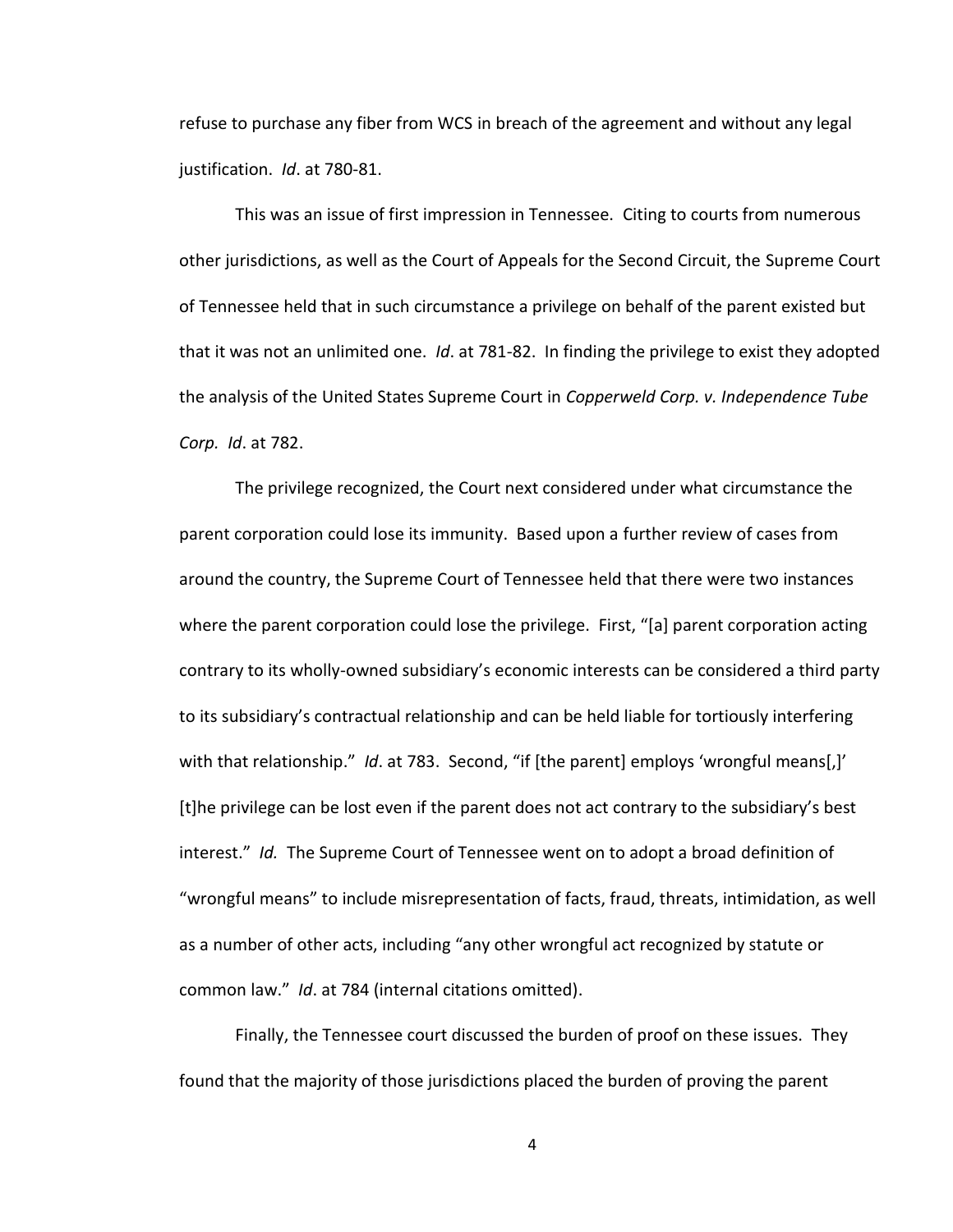corporation was not entitled to immunity on the Plaintiff. *Id*. at 783. In other words, the Plaintiff must prove that the parent was acting contrary to the economic interests of its subsidiary or that the parent corporation had employed wrongful means.

The Court herein finds the opinion of the Supreme Court of Tennessee to be well reasoned and to comport with the dicta of the Court of Appeals in *Alexander & Alexander Inc. v. B. Dixon Evander & Assocs., Inc.*, 336 Md. 635 (1994). The issue of whether the "unity of interest" between a parent and subsidiary offered a complete defense to claims of tortious interference by the parent with contracts between a subsidiary and a third party was not directly before the Court in *Alexander*. The actual holding of *Alexander* was that the Plaintiff had "failed to establish that the defendants' interference with economic relations was wrongful or malicious, and thus failed to prove the existence of tortious conduct. Moreover, even if we were to assume arguendo the existence of tortious conduct, [the Plaintiff] failed to establish the requisite actual malice to support an award of punitive damages." *Alexander & Alexander Inc.*, 336 Md. at 662. Accordingly, the Court of Appeals reversed the judgment in favor of the Plaintiff for punitive damages in the total amount of \$5 Million. *Id*. at 638, 662.

It was solely in the context of deciding whether the Plaintiff had proven actual malice to justify an award of punitive damages that the Court discussed the nature of the parent/subsidiary relationship. In *Alexander*, the Plaintiff ("Evander") was the founder and owner of an insurance brokerage corporation. *Id*. at 638. For many years, Evander had obtained malpractice liability insurance for the University of Maryland Hospital ("the hospital") from the St. Paul Fire & Marine Insurance Company ("St. Paul"). *Id*. Evander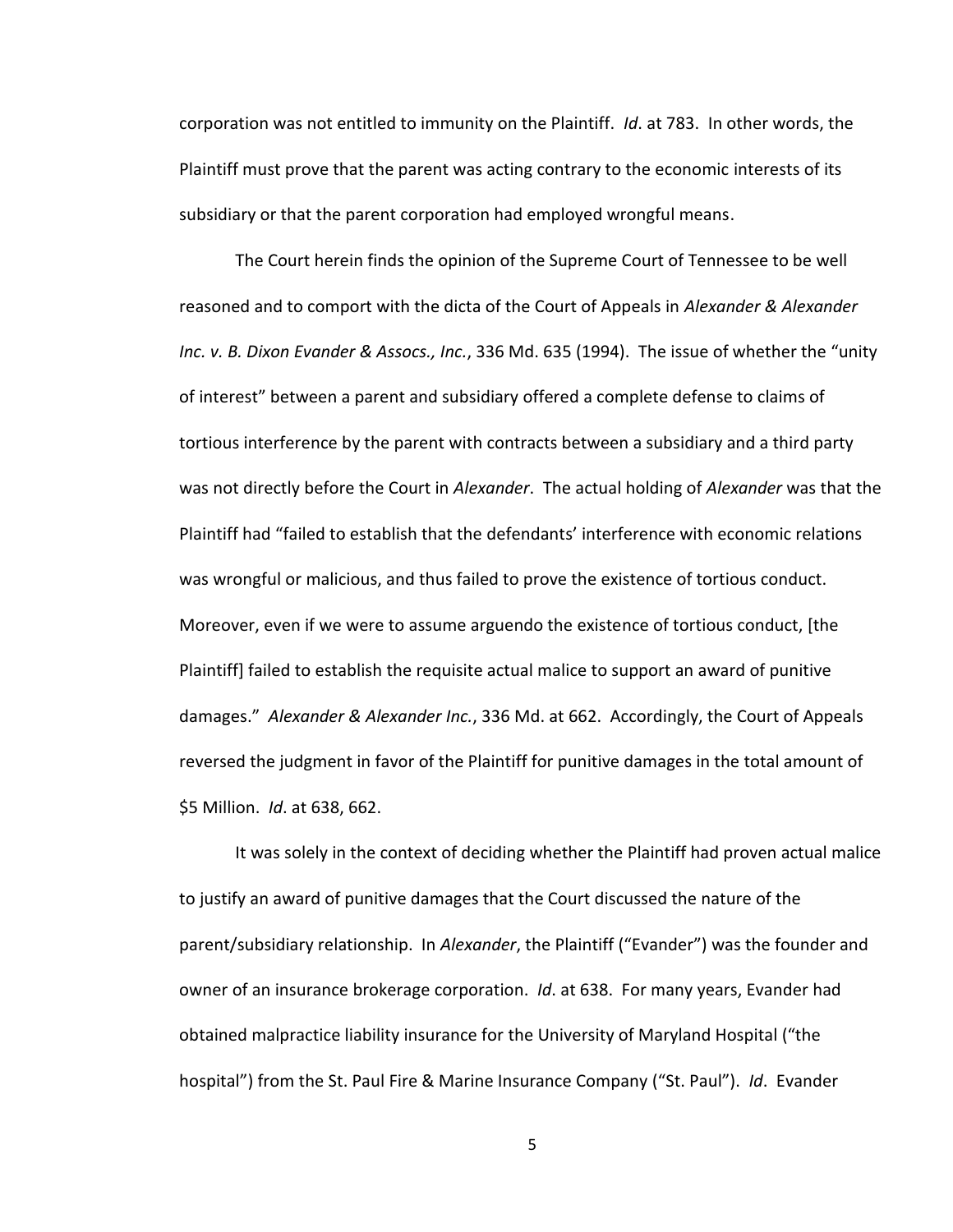negotiated these policies through St. Paul's agent, Shand, Morahan & Company, Inc. ("Shand"). *Id*. Shand was a wholly-owned subsidiary of a competing insurance brokerage firm, Alexander & Alexander ("Alexander"). *Id*. at 638-39.

After many years, apparently in an effort to reduce the brokerage fees they were paying, the hospital elected to terminate the relationship with Evander and instead retain Alexander as their insurance broker. *Id*. at 639-40. Following this change of brokers, the hospital decided to self-insure. *Id*. at 642. The decision was reached while the last policy of insurance placed by Evander was still in force and effect. *Id*.

The policy in place at the time was a claims made policy. *Id*. at 639. As such, a claim was covered only if the claim was made within the policy period. *Id*. However, the policy contained an option to extend the reporting period. *Id*. Within 30 days of terminating the existing policy, the policyholder could elect to extend the reporting period into the indefinite future in return for an additional premium. *Id*. The premium was approximately 155% of the premium for the policy's final year. *Id*.

Pursuant to their agreements with the hospital, Evander's termination date and Alexander's commencement date was July 1, 1985. *Id*. at 641. On May 6, Alexander notified Shand that the hospital would not be renewing its existing policy and intended to exercise their option to extend the claims period. *Id*. at 642. Shand notified Evander of the hopsitals decision. *Id*. On May 8, Evander sent a letter to the hospital explaining how that option had to be exercised. *Id*. Shand notified the hospital that the premium for the extended reporting policy was \$3 Million and a commission on the premium of 8% or \$265,907.28 was owed to Evander. *Id*.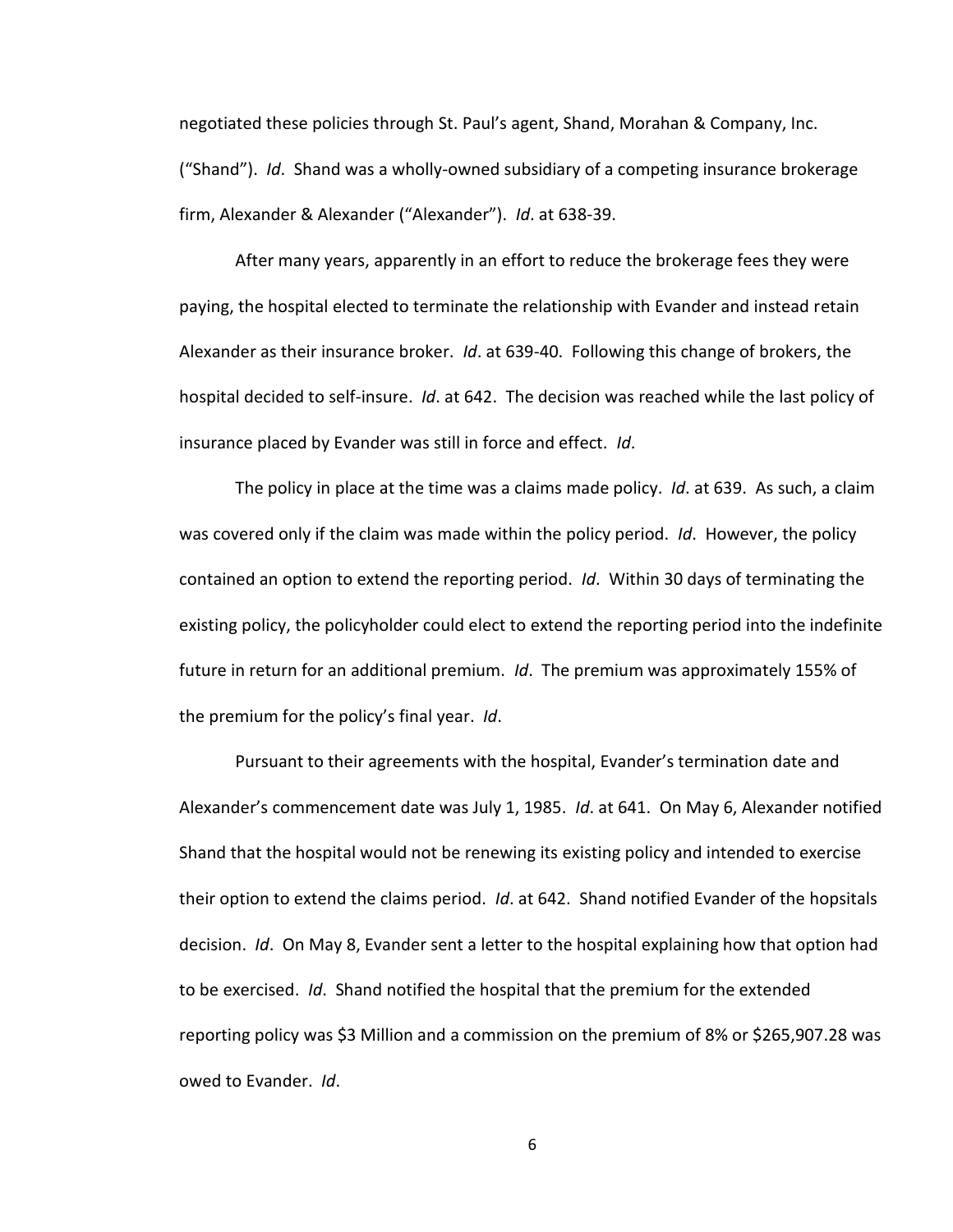This claim for commissions presented a problem for Alexander. Pursuant to Alexander's brokerage agreement with the hospital, in lieu of any commissions they received a flat fee of \$250,000 on an annual basis. *Id*. at 641. The hospital and Alexander agreed that if for any reason a commission had to be paid on an insurance policy, the hospital would be entitled to a credit against Alexander's annual fee in the amount of the commission. *Id*. Accordingly, if Shand, acting as the hospital's agent, paid Evander the commission, it would wipe out Alexander's fee for the first year. *Id*. at 642. For this reason, Alexander asked Shand not to bill the hospital for the claimed commission. *Id*. Alexander's position was that the exercise of the option was a service provided by Alexander and therefore covered by their flat fee. *Id*.

Shand initially refused Alexander's request. Shand advised Alexander that based on standard practices in the industry, Evander was owed the commission. *Id*. Eventually, notwithstanding its belief, Shand complied with Alexander's request and deleted the commission from the bill to the hospital. *Id*. Thereafter, Shand refused Evander's request for his commission. *Id*. at 642-43.

In addition to a claim for breach of contract against Shand and St. Paul, Evander brought an action for tortious interference with contract against Alexander and one of its senior employees. *Id*. at 643. Evander was successful on both counts before a jury. *Id*. at 644. He recovered not only his commission on the breach of contract claim but was awarded \$40 Million in punitive damages against Alexander, later reduced by the trial judge to \$12.5 Million. *Id*. at 644-45. The decision was appealed. *Id*. at 645.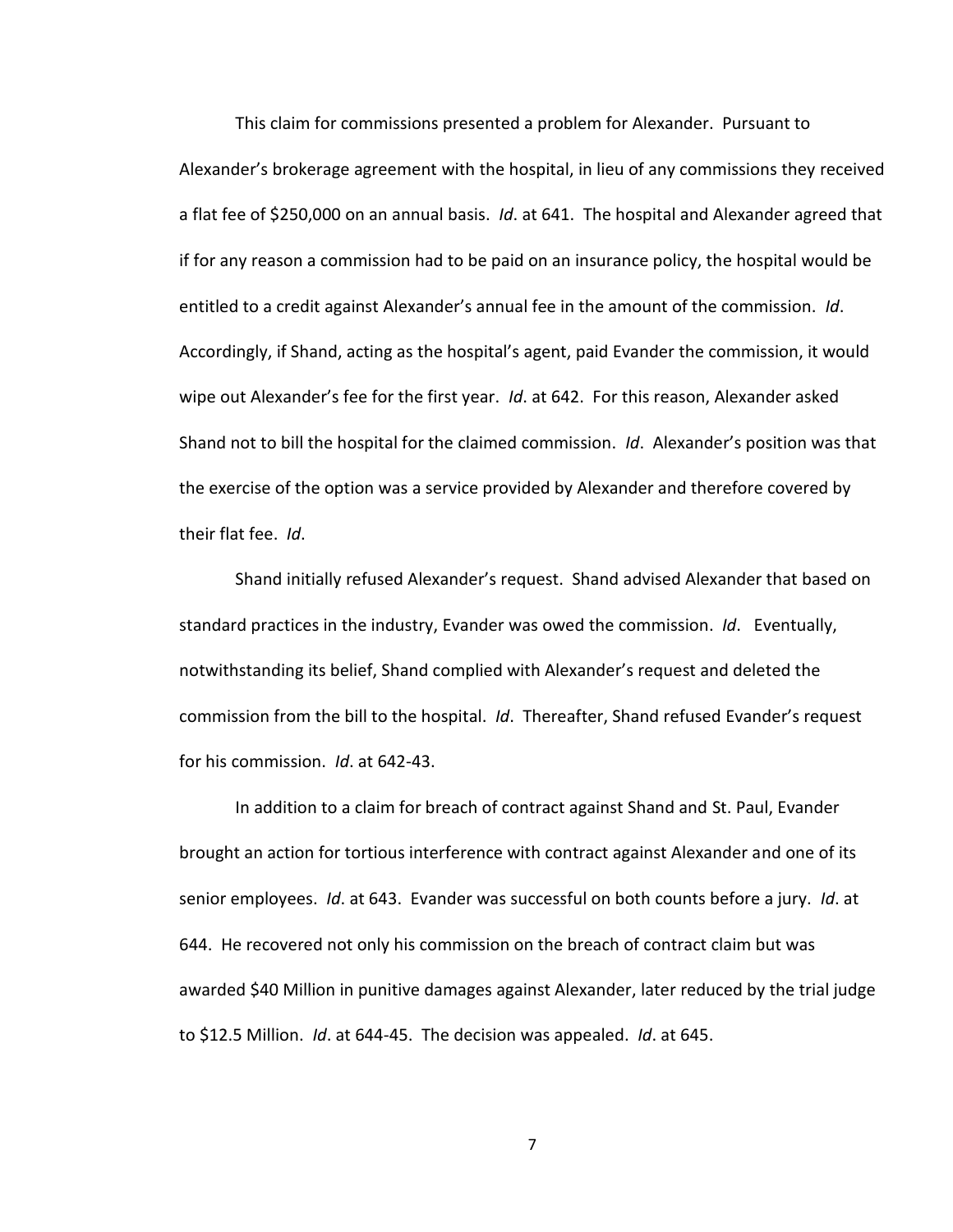The Court of Special Appeals affirmed the award of compensatory damages on the breach of contract but reversed the award of punitive damages and remanded the matter for a new trial to determine whether the "conduct justifi[ed] an award of punitive damages." *Id*. at 646. Following a second trial, the Plaintiff was again awarded punitive damages against Alexander in the amount of \$4 Million and one of its senior employees in the amount of \$1 Million. *Id*. at 649. Both sides appealed. *Id*. On this second appeal, Alexander argued that there was no evidence a tort was committed, there was no evidence of actual malice and the punitive damages award was granted without any meaningful standard. *Id*.

On appeal, the Court of Appeals initially observed "[p]unitive damages may be awarded only . . . if there was tortious conduct accompanied by 'malice.'" *Id*. The only tort alleged by Evander on the retrial was wrongful interference with contractual or business relationships. *Id*. at 650. The Court noted such claims typically arise in a commercial context. In the marketplace, "competitors inevitably damage one another in the struggle for personal advantage." *Id*. at 653 (internal citations omitted). For that reason, the Court stated "we have made clear in our cases that acting to pursue one's own business interests at the expense of others is not, in itself, tortious." *Id*. at 654 (internal citations omitted). In order to be tortious, the interference must be wrongful or malicious. "'[A]ctual malice', in the sense of ill will, hatred or spite, may be sufficient to make an act of interference wrongful where the defendant's malice is the primary factor that motivates the interference." *Id*. at 657. The Court found this was the only theory Evander had relied upon for his claim of tortious interference and punitive damages. *Id*. at 657-58.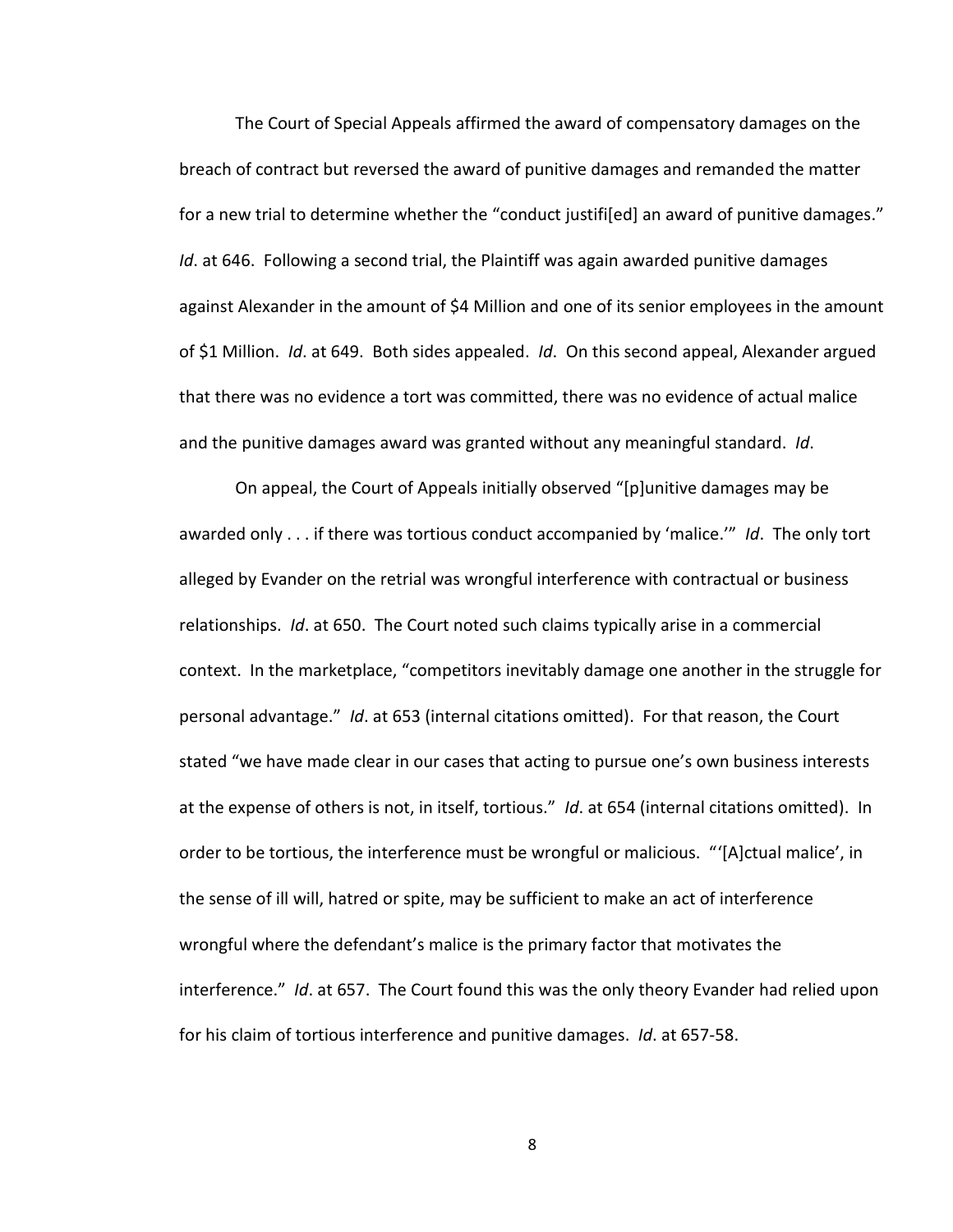It was in this context the Court commented upon the nature of the relationship between Alexander and Shand, its wholly-owned subsidiary. On appeal, Evander had argued that "the relationship between Alexander and Shand [a wholly-owned subsidiary] made Alexander's exercise of influence over Shand **particularly objectionable**." *Id*. at 658 (emphasis added). The Court felt the opposite was true. The Court stated "that relationship gave Alexander further legitimate reasons for acting as it did. A parent corporation is generally justified in requiring its subsidiary to modify economic arrangements, contractual or otherwise, if those arrangements do not benefit the parent. Under these circumstances, interference by the parent is ordinarily not tortious." *Id*. (internal citations omitted).

In a footnote following that statement, the Court of Appeals noted "[i]t is not clear under Maryland law whether the interference tort lies where the Plaintiff's contract or economic relations are with a corporation, and the defendant in the interference action is a controlling officer or stockholder (including parent corporation) of the contracting corporation. Although some jurisdictions have found tortious conduct under these circumstances, they have generally limited tort liability to situations in which the controlling individual or entity acted in bad faith . . . . We do not reach this question in the present case." *Id*. at 659 n.21 (internal citations omitted).

With citation to a number of cases, including *Alexander*, the Defendants herein assert that "as a matter of law, the privilege always applies to corporate parents and their whollyowned subsidiaries because such companies 'have a complete unity of interest and are essentially the same entity.'" Mot. for Summ. J. of Def. Sigma-Tau Finanziaria and Paolo Cavazza, 19 (internal citation omitted). The cases cited by the Defendants in support of that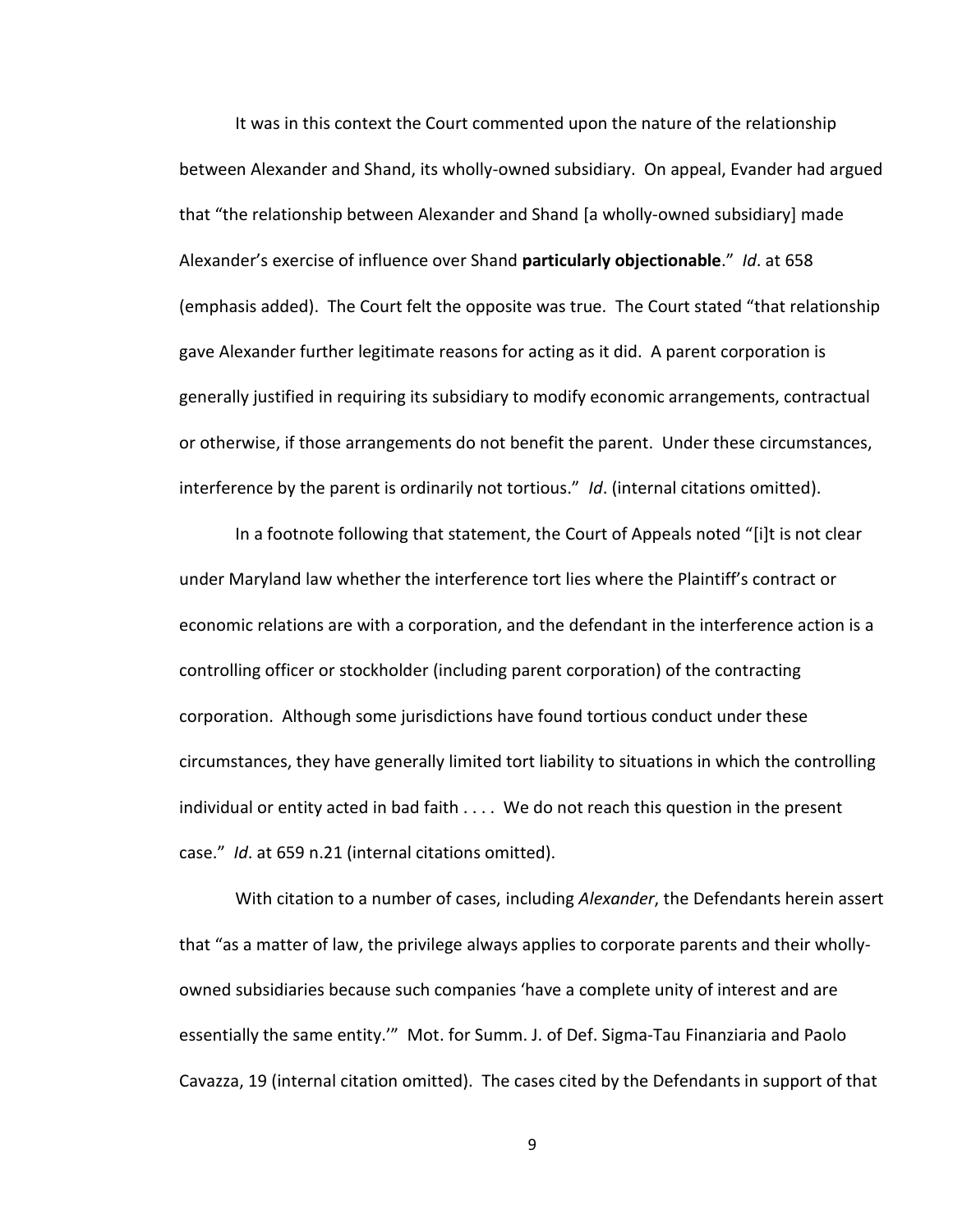proposition, however, do not lend support to such a broad proposition. One such case, *F.C. Cycles Int'l v. Fila Sport, S.P.A.*, involved a motion to compel discovery where the Defendants asserted attorney-client privilege. 184 F.R.D. 64, 66 (D. Md. 1998). In moving to compel documents and communications relating to those documents, the Plaintiff argued that to the extent any privilege once existed, it had been waived. *Id*. at 70. As an alternative, the Plaintiff argued that no privilege attached because the communications were made in furtherance of a tort, that is, tortious interference with a contract. *Id*.

Most of the Court's opinion is devoted to a discussion of the waiver issue. After concluding that the privilege had been waived, the Court found it was unnecessary to reach the alternative argument concerning whether communications were made in furtherance of a tort but stated it would "briefly do so." In applying the "unity of interest" test from *Copperweld Corp. v. Independence Tube Corp.*, 467 U.S. 752 (1984), the Court found "[t]he Plaintiff does not contest that Fila Canada or Fila U.S.A. are anything other than wholly owned subsidiaries of Fila Sport or that there is a lack of unity of interest between them. Thus, the Plaintiff has failed to establish prima facie evidence that Fila Canada and Fila U.S.A. are third parties to the contract allegedly interfered with. As plead, this is not a sufficient showing." *F.C. Cycles Int'l, Inc.*, 184 F.R.D. at 81. However, significantly for this Court's purposes, the District Court also observed that the "unity of interest test is used to determine, **on a case-by-case basis**, whether closely related companies are capable of interfering with each other's contracts." *Id*. at 80 (emphasis added) (internal citations omitted).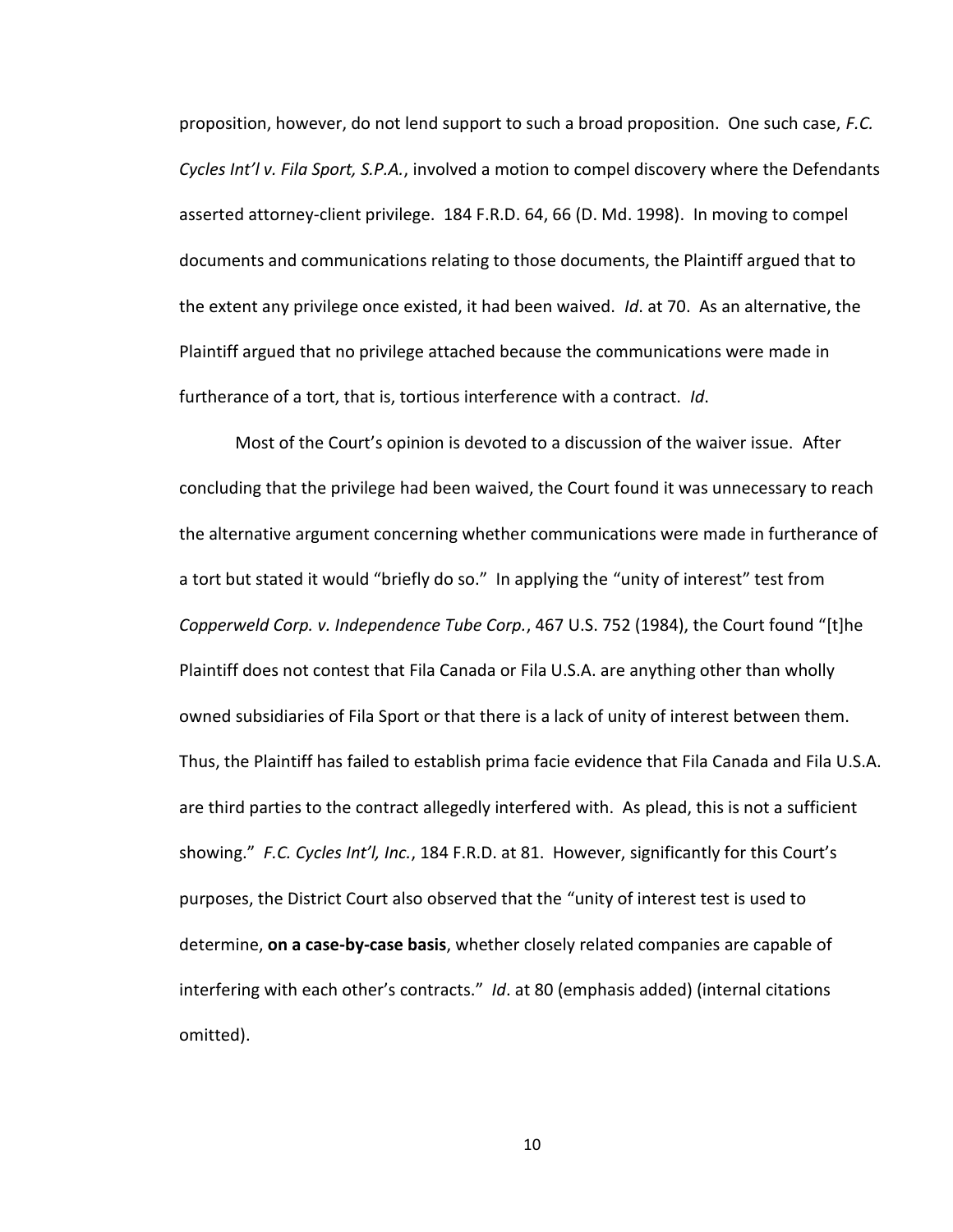Implicit in the District Court's holding is that where the Plaintiffs can establish that a "unity of interest" does not lie, notwithstanding the legal relationship of the entities, a parent is capable of interfering with its subsidiary's contracts. The analysis must be made on a "case-by-case" basis. Moreover, this Court finds that the case is entitled to little weight since the District Court devotes less than a page of its opinion to this issue that it found it was "unnecessary to decide." Nowhere in the opinion is there a discussion of whether privilege has limits, and if so, what those limitations are.

The Defendant also cites the Court to *Aerotek, Inc. v. Tyonek Native Corp.*, Civ. No. 05cv 1080-JCC-LO2007, 2007 U.S. Dist. LEXIS 24054, at \*21 (E.D. Va. Apr. 2, 2007). In an unreported opinion, the Court therein states "[u]nder the parent-subsidiary rule, a parent and its subsidiary are the same party, and a party cannot tortiously interfere with a contract with itself." *Id*. at \*21. However, the issue was decided under Florida law. *Id*. at \*18. As authority for the foregoing proposition, the District Court cites *Bobson Bros. Co. v. Allison*, 337 So. 2d 848 (Fla. 1976). A reading of that case demonstrates that the District Court in *Aerotek* overstates the law of Florida on this issue. In *Bobson*, the Defendant corporation and another that entered into a contract with the Plaintiff were owned by common shareholders and had common officers and directors. *Bobson Bros. Co*., 337 So. 2d at 850. The Court found the Defendant could not interfere in a contract between the Plaintiff and another corporation "because it ha[d] a financial interest in the business" of the second corporation. *Id*. The Court based its decision upon the Restatement of the Law of Torts in Section 769 (Tentative Draft No. 14 approved by the Institute 5/21/69). *Id*. The privilege described therein is a limited one. The privilege exists where the Defendant "(a) does not